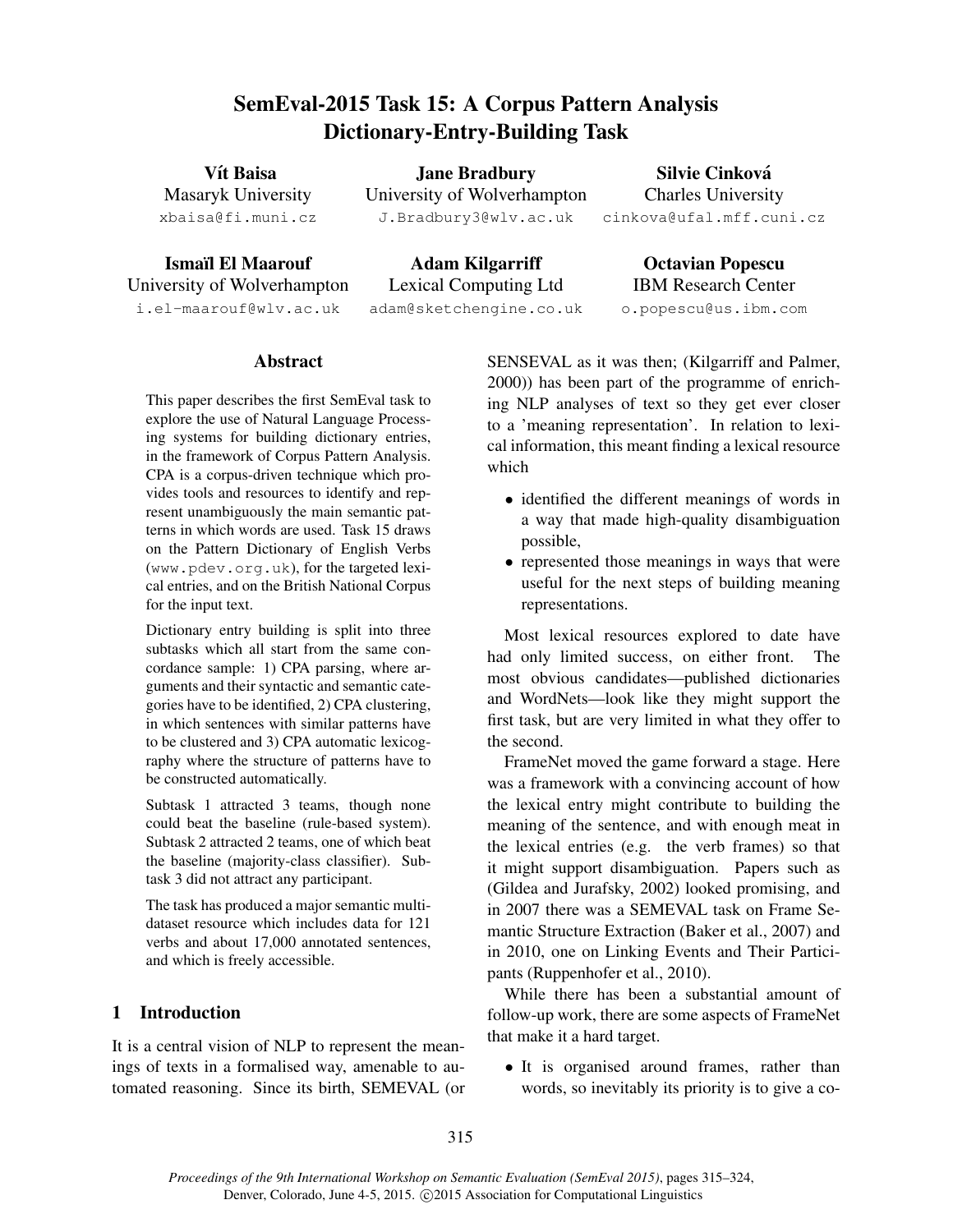herent account of the different verb senses in a frame, rather than the different senses of an individual verb. This will tend to make it less good for supporting disambiguation.

- Frames are not 'data-driven': they are the work of a theorist (Fillmore) doing his best to make sense of the data for a set of verbs. The prospects of data-driven frame discovery are, correspondingly, slim.
- While FrameNet has worked hard at being systematic in its use of corpus data, FrameNetters looked only for examples showing the verb being used in the relevant sense. From the point of view of a process that could possibly be automated, this is problematic.

An approach which bears many similarities to FrameNet, but which starts from the verb rather than the frame, and is more thoroughgoing in its empiricism, is Hanks's Corpus Pattern Analysis (Hanks and Pustejovsky, 2005; Hanks, 2012; Hanks, 2013).

## 2 Corpus Pattern Analysis

Corpus Pattern Analysis (CPA) is a new technique of language analysis, which produces the main patterns of use of words in text. Figure 1 is a sample lexical entry from the main output of CPA, the Pattern Dictionary of English Verbs<sup>1</sup> (PDEV).

This tells us that, for the verb *abolish*, three patterns were found. For each pattern it tells us the percentage of the data that it accounted for, its grammatical structure and the semantic type (drawn from a shallow ontology of 225 semantic types<sup>2</sup>) of each of the arguments in this structure. For instance, pattern 1 means: i) that the subject is preferably a word referring to [[Human]] or [[Institution]] (semantic alternation), and ii) that the object is preferably [[Action]], [[Rule]] or [[Privilege]].

It also tells us the implicature (which is similar to a "definition" in a traditional dictionary) of a sentence exemplifying the pattern: that is, if we have a sentence of the pattern [[Institution <sup>|</sup> Human]] abolish [[Action=Punishment <sup>|</sup> Rule <sup>|</sup> Privilege]], then we know that [[Institution | Human]] formally declares that [[Action=Punishment | Rule | Privilege]] is no longer legal or operative. *Abolish* has only one sense. For many verbs, there will be multiple senses, each with one or more pattern.

There are currently full CPA entries for more than 1,000 verbs with a total of over 4,000 patterns. For each verb a random sample of (by default) 250 corpus instances was examined, used to build the lexical entry, and tagged with the senses and patterns they represented. For commoner verbs, more corpus lines were examined. The corpus instances were drawn from the written part of the British National Corpus $3$  (BNC).

PDEV has been studied from different NLP perspectives, all mainly involved with Word Sense Disambiguation and semantic analysis (Cinková et al., 2012a; Holub et al., 2012; El Maarouf et al., ; El Maarouf and Baisa, 2013; Kawahara et al., ; Popescu, 2013; Popescu et al., ; Pustejovsky et al., 2004; Rumshisky et al., ). For example, (Popescu, 2013) described experiments in modeling finite state automata on a set of 721 verbs taken from PDEV. The author reports an accuracy of over 70% in pattern disambiguation. (Holub et al., 2012) trained several statistical classifiers on a modified subset of 30 PDEV entries (Cinková et al., 2012c) using morpho-syntactic as well as semantic features, and obtained over 80% accuracy. On a smaller set of 20 high frequency verbs (El Maarouf and Baisa, 2013) reached a similar 0.81 overall F1 score with a supervised SVM classifier based on dependency parsing and named entity recognition features.

The goal of Task 15 at SemEval 2015 are i) to explore in more depth the mechanics of corpus-based semantic analysis and ii) to provide a high-quality standard dataset as well as baselines for the advancement of semantic processing. Given the complexity and wealth of PDEV, a major issue was to select relevant subtasks and subsets. The task was eventually split into three essential steps in building a CPA lexical entry, that systems could tackle separately:

- 1. *CPA parsing*: all sentences in the dataset to be syntactically and semantically parsed.
- 2. *CPA clustering*: all sentences in the dataset to be grouped according to their similarities.

<sup>1</sup>http://pdev.org.uk

<sup>2</sup>http://pdev.org.uk/#onto

<sup>3</sup>http://www.natcorp.ox.ac.uk/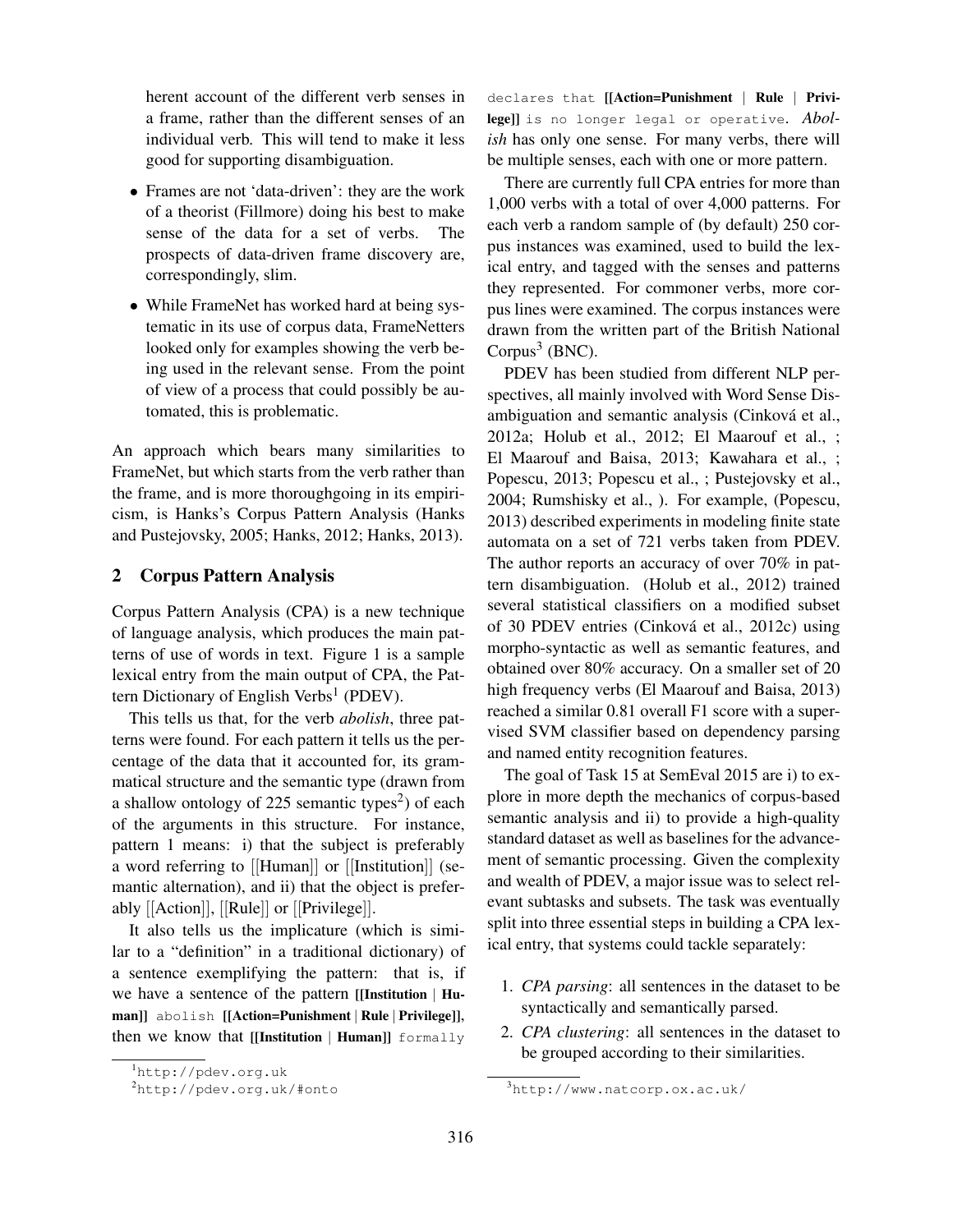|             | Pattern     | <b>Institution or Human abolishes Action or Rule or Privilege</b>                    |       |
|-------------|-------------|--------------------------------------------------------------------------------------|-------|
|             |             | Institution or Human formally declares that Action = Punishment or Rule or Privilege | 58.8% |
| Implicature |             | is no longer legal or operative                                                      |       |
|             | Pattern     | <b>Institution 1 or Human abolishes Institution 2 or Human_Role</b>                  | 24.4% |
|             | Implicature | Institution 1 or Human formally puts an end to Institution 2 or Human_Role           |       |
|             | Pattern     | <b>Process abolishes State_of_Affairs</b>                                            | 14.4% |
|             | Implicature | Process brings State_of_Affairs to an end                                            |       |

Figure 1: PDEV Entry for *abolish*.

| Tag     | Definition                     |
|---------|--------------------------------|
| subj    | Subject                        |
| obj     | Object                         |
| iobj    | <b>Indirect Object</b>         |
| advprep | Adverbial Preposition or other |
|         | Adverbial/Verbal Link          |
| acomp   | Adverbial or Verb Complement   |
| scomp   | Noun or Adjective complement   |

Table 1: Syntactic tagset used for subtask 1.

3. *CPA lexicography*: all verb patterns found in the dataset to be described in terms of their syntactic and semantic properties.

## 3 Task Description

In order to encourage participants to design systems which could successfully tackle all three subtasks, all tasks were to be evaluated on the same set of verbs. As opposed to previous experiments on PDEV, it was decided that the set of verbs from the test dataset would be different from the set of verbs given in the training set. This was meant to avoid limiting tasks to supervised approaches and to encourage innovative approaches, maybe using patterns learnt in an unsupervised manner from very large corpora and other resources. This also implied that the dataset would be constructed so as to make it possible for systems to generalize from the behaviour and description of one set of verbs to a set of unseen verbs used in similar structures, as human language learners do. Although this obviously makes the task harder, it was hoped that this would put us in a better position to evaluate current limits of automatic semantic analysis.

## 3.1 Subtask 1: CPA Parsing

The CPA parsing subtask focuses on the detection and classification (syntactic and semantic) of the arguments of the verb. The subtask is similar to Semantic Role Labelling (Carreras and Marquez, 2004) that arguments will be identified in the dependency parsing paradigm (Buchholz and Marsi, 2006), using head words instead of phrases.

The syntactic tagset was designed specially for this subtask and kept to a minimum, and the semantic tagset was based on the CPA Semantic Ontology.

In Example (1), this would mean identifying *government* as subject of *abolish*, from the [[Institution]] type, and *tax* as object belonging to [[Rule]]. The expected output is represented in XML format in Example (2).

(1) *In 1981 the Conservative government abolished capital transfer tax capital transfer tax and replaced it with inheritance tax.*

(2) *In 1981 the Conservative* <entity syn='subj' sem='Institution'> government </entity> <entity syn='v' sem='-'> abolished </entity> *capital transfer* <entity synt='obj' sem='Rule'> **tax** </entity> *capital transfer tax and replaced it with inheritance tax*

The only dependency relations shown are those involving the node verb. Thus, for example, the dependency relation between *Conservative* and *government* is not shown. Also only the relations in Table 1 are shown. The relation between *abolished* and *replaced* is not shown as it is not one of the targeted dependency relations. The input text consisted of individual sentences one word per line with both ID and FORM fields, and in which only the target verb token was pre-tagged.

#### 3.2 Subtask 2: CPA Clustering

The CPA clustering subtask is similar to a Word Sense Discrimination task in which systems have to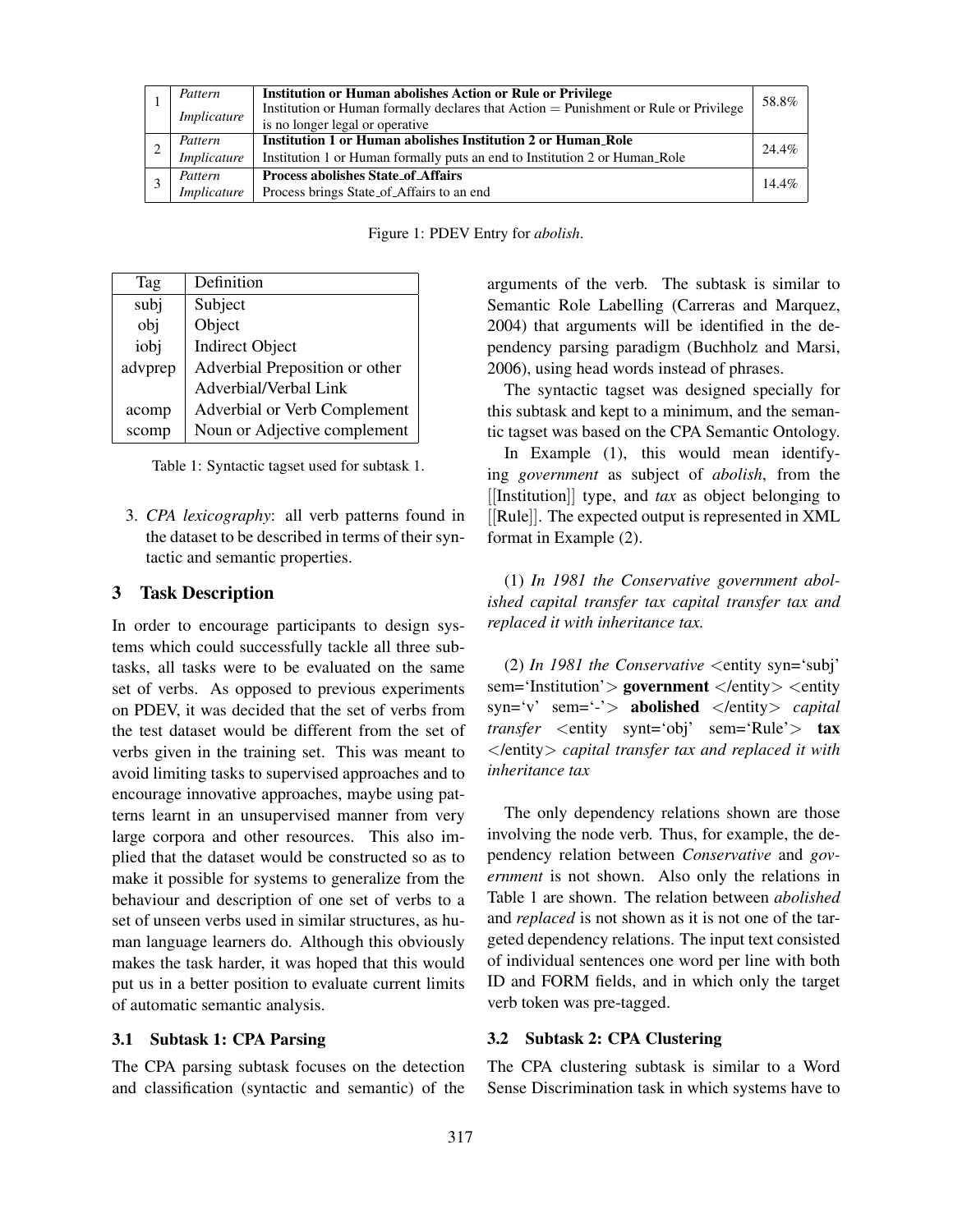| Layer | Annotator   | dataset | observations | categories | Kappa (Cohen) | F-score |
|-------|-------------|---------|--------------|------------|---------------|---------|
|       | Annotator 1 | both    | 3,662        |            | 0.898         | 0.924   |
| Syn   | Annotator 2 | train   | 4,106        |            | 0.752         | 0.789   |
|       | Annotator 3 | test    | 1,518        |            | 0.931         | 0.942   |
|       | Annotator 1 | both    | 3,662        | 108        | 0.649         | 0.693   |
| Sem   | Annotator 2 | train   | 4,106        | 113        | 0.444         | 0.498   |
|       | Annotator 3 | test    | 1,518        | 75         | 0.765         | 0.782   |

Table 2: Inter-annotator figures where annotators are compared to the expert (annotator 4) who reviewed all the annotations (Microcheck Task 1).

predict which pattern a verb instance belongs to.

With respect to *abolish* (Figure 1), it would involve identifying all sentences containing the verb *abolish* which belonged to the same pattern (one of the patterns in Figure 1) and tagging them with the same number.

#### 3.3 Subtask 3: CPA Automatic Lexicography

The CPA automatic lexicography subtask aims to evaluate how systems can approach the design of a lexicographical entry within CPA's framework.

The input was, as for the other tasks, plain text with node verb identified. The output format was a variant of that shown in Figure 1, simplified to a form which would be more tractable by systems while still being a relevant representation from the lexicographical perspective.

Specifically, contextual roles were discarded and semantic alternations were decomposed into semantic strings<sup>4</sup> so that pattern 1 in Figure 1 would give rise to six strings (with V for the verb, here *abolish*):

```
[[Human]] V [[Action]]
[[Human]] V [[Rule]]
[[Human]] V [[Privilege]]
[[Institution]] V [[Action]]
[[Institution]] V [[Rule]]
[[Institution]] V [[Privilege]]
```
This transformation from the PDEV format as in Figure 1 was done automatically and checked manually. These strings are different to (and generally more numerous than) the patterns evaluated in subtask 2. The goal of this subtask was to generalize sentence examples for each verb and create a list of possible semantic strings. This subtask was autonomous with respect to other subtasks in that participants did not have to return the set of sentences which matched their candidate patterns, patterns were evaluated independently.

## 4 Task Data

#### 4.1 The Microcheck and Wingspread Datasets

All subtasks (except the first) include two setups and their associated datasets: the number of patterns for each verb is disclosed in the first dataset but not in the second. This setup was created to see whether it would influence the results.

The two datasets were also created in the hope that system development would start on the first small and carefully crafted dataset (Microcheck) and only then be tested on a larger and more varied subset of verbs (Wingspread)<sup>5</sup>.

## 4.2 Annotation Process

Both Microcheck and Wingspread start from data extracted from PDEV and the manually patterntagged BNC. We took only verbs declared as complete and started by the same lexicographer, so that each verb had been checked twice: once by the lexicographer who compiled the entry and once by the editor-in-chief. Some tagging errors may have slipped in but the tagging is generally of high quality (Cinková et al., 2012a; Cinková et al., 2012b). Additional checks have been performed on Microcheck, since this was the dataset chosen for subtask 1, for which data had to be created. This section describes the annotation process.

PDEV contains only one kind of link between a given pattern and a given corpus instance: each verb token found in the sample is tagged with a pattern identifier, and the pattern then specifies syntactic

<sup>&</sup>lt;sup>4</sup>See (Bradbury and El Maarouf, 2013).

<sup>&</sup>lt;sup>5</sup>The datasets as well as the systems' outputs will soon be made publicly available on the task website.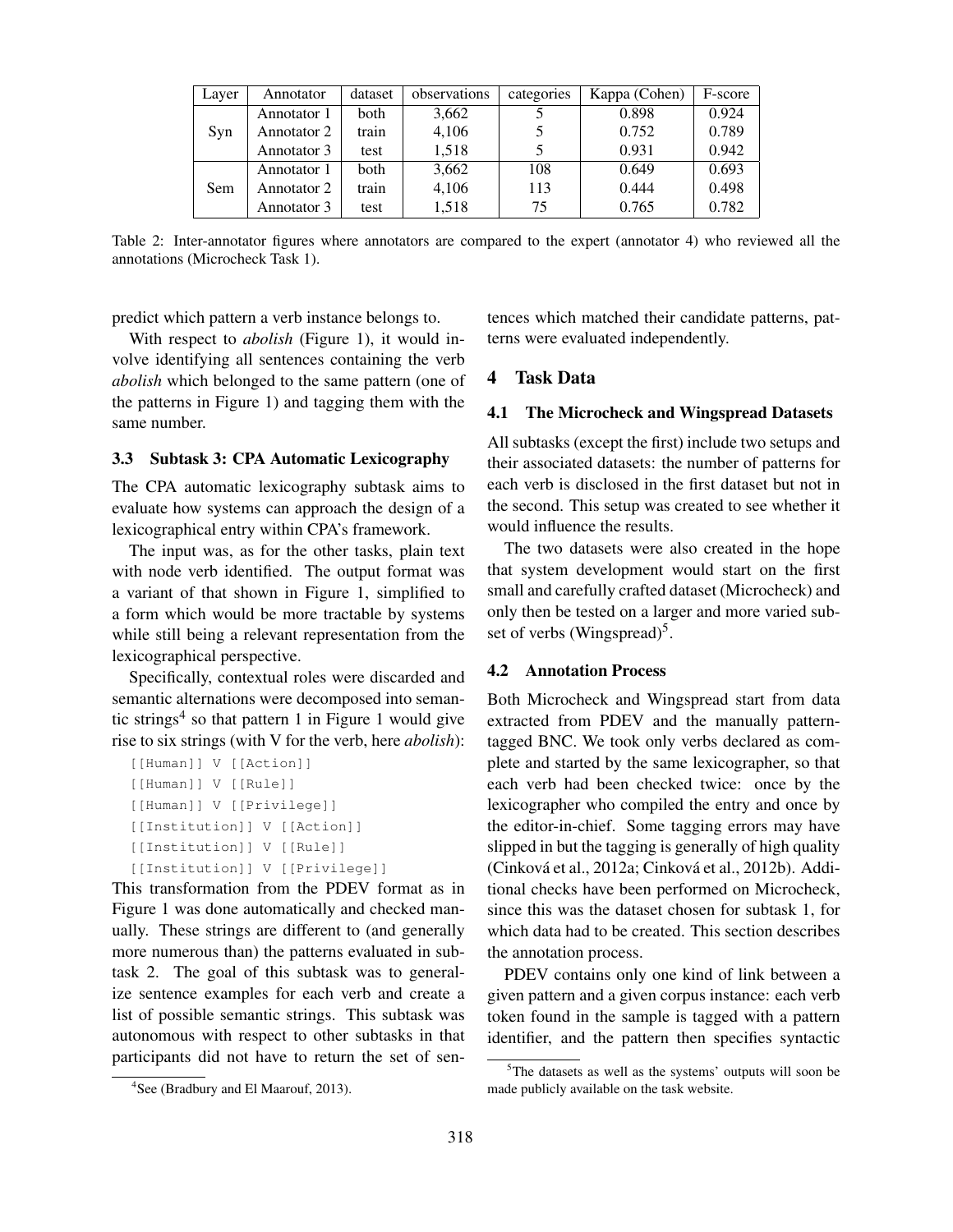| $\mathbf{V}$ | P              | I   | <b>IMP</b> | %MP   | $\mathbf{V}$   | P              |               | <b>IMP</b> | %MP   |
|--------------|----------------|-----|------------|-------|----------------|----------------|---------------|------------|-------|
| boo          | $\overline{2}$ | 36  | 27         | 0.769 | ascertain      | $\overline{c}$ | $\mathcal{I}$ | 4          | 0.676 |
| teeter       | $\overline{2}$ | 28  | 23         | 0.828 | totter         | $\overline{2}$ | 19            | 12         | 0.697 |
| begrudge     | $\overline{2}$ | 19  | 11         | 0.678 | tense          | 3              | 37            | 23         | 0.628 |
| avert        | $\overline{2}$ | 240 | 230        | 0.958 | belch          | 3              | 24            | 14         | 0.612 |
| breeze       | $\overline{2}$ | 12  | 7          | 0.679 | attain         | 3              | 240           | 200        | 0.833 |
| wing         | $\overline{2}$ | 22  | 19         | 0.867 | avoid          | 3              | 242           | 176        | 0.728 |
| brag         | $\overline{2}$ | 29  | 18         | 0.692 | adapt          | 4              | 182           | 98         | 0.583 |
| sue          | $\overline{2}$ | 247 | 242        | 0.980 | advise         | 8              | 230           | 84         | 0.391 |
| bluff        | $\overline{c}$ | 25  | 14         | 0.673 | ask            | 9              | 573           | 299        | 0.518 |
| afflict      | $\overline{2}$ | 179 | 172        | 0.961 | <b>SUM</b>     | 59             | 2,423         | 1,689      |       |
| bludgeon     | $\overline{2}$ | 32  | 16         | 0.667 | <b>AVERAGE</b> | 2.95           | 121.15        | 84.45      | 0.721 |

Table 3: Statistics on the Wingspread test dataset with V standing for verb, P for patterns, I for instances, IMP for instances of majority pattern, and %MP for proportion of the majority pattern.

|            | D |     | <b>IMP</b> | $\%MP$ |            | D     |     | IMP     | $\%MP$ |
|------------|---|-----|------------|--------|------------|-------|-----|---------|--------|
| appreciate | ◠ | 160 | 215        | 0.765  | apprehend  |       | 77  | 123     | 0.652  |
| crush      |   | 62  | 170        | 0.413  | decline    |       | 135 | 201     | 0.690  |
| continue   |   |     | 203        | 0.401  |            |       |     |         |        |
| undertake  |   | 204 | 228        | 0.896  | <b>SUM</b> | 30    | 749 | 1.280   |        |
| operate    | 8 | 40  | 140        | 0.300  | AVERAGE    | 4.286 | 107 | 182.857 | 0.588  |

Table 4: Statistics on the Microcheck test dataset; abbreviations as for previous table.

roles and their semantic types. The job in subtask 1 annotation consists of tagging the arguments of each token in the sample, both syntactically and semantically (see Table 1 for tagsets of each layer). The syntactic information was the same as for subtask 3 except that category names were shortened and pairs of categories were merged in two places.<sup>6</sup>

The annotation was carried out by 4 annotators, with 3 for the training data and 3 for test data, and 2 annotators annotating both training and test data, one of them being an expert PDEV annotator. Annotators could ask for feedback on the task at any moment, and any doubts were cleared by the expert annotator. Each pair of annotators annotated one share of the dataset, and their annotation was double-checked by the expert annotator. The agreement was not very high (e.g. Annotator 2, see Table 2) in some cases so the double-check by the expert annotator was crucial. Table 2 reports the agreement in terms of F-score and Cohen's Kappa (Cohen, 1960) between each annotator and the expert annotator.<sup>7</sup>

#### 4.3 Statistics on the Data

Strict rules were implemented to develop a highquality and consistent dataset:

- 1. PDEV patterns discriminate exploited $8$  uses of a pattern using a different tag; these were left aside for the CPA task.
- 2. For the test set, when patterns contained at least one semantic type or grammatical category which was not covered in the training set, they were discarded.
- 3. Only patterns which contained more than 3 examples were kept in the final dataset.

Applying these filters led to the Microcheck dataset, containing 28 verbs (train: 21; test: 7), 378 patterns (train: 306; test: 72) with 4,529 annotated sentences (train: 3,249; test: 1,280) and to the Wingspread dataset set containing 93 verbs (train:

 $6$ See http://alt.qcri.org/semeval2015/ task15/index.php?id=appendices

 $<sup>7</sup>$ The expert did not start from scratch, but from other anno-</sup>

tators' work. Since his target was the conformity of the tagging with guidelines as well as with CPA's principles, we maintain that the expert would have produced a very similar output had he not started from the product of other annotators, who themselves used the output of a system to speed up their work.

<sup>&</sup>lt;sup>8</sup>An exploitation corresponds to an anomalous use of a pattern, as in a figurative use.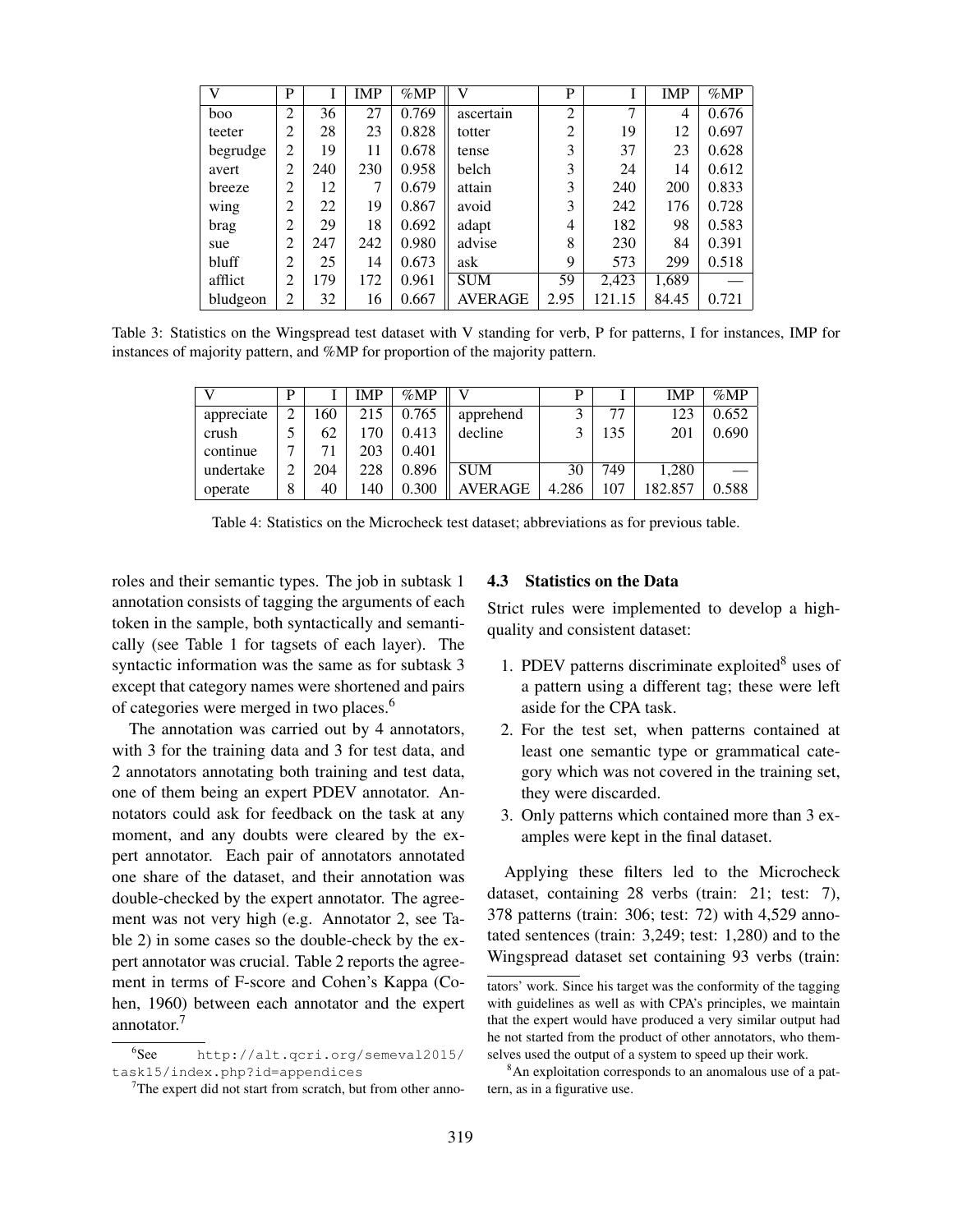73; test: 20), 856 patterns (train: 652; test: 204), and 12,440 annotated sentences (train: 10,017; test: 2,423). More detailed figures for the test datasets are provided in Tables 3 and 4.

## 4.4 Metrics

The final score for all subtasks is the average of Fscores over all verbs (Eq. 1). What varies across subtasks is the way Precision and Recall are defined.

$$
F1_{\text{verb}} = \frac{2 \times \text{Precision}_{\text{verb}} \times \text{Recall}_{\text{verb}}}{\text{Precision}_{\text{verb}} + \text{Recall}_{\text{verb}}}
$$
  
Score<sub>Task</sub> = 
$$
\frac{\sum_{i=1}^{n_{\text{verb}}}{F1_{\text{verb}}}}{n_{\text{verb}}}
$$
 (1)

*Subtask 1.* Equation 2 illustrates that Precision and Recall are computed on all tags, both syntactic and semantic. To count as correct, tags had to be set on the same token as in the gold standard.

$$
Precision = \frac{Correct \; tags}{Retrieved \; tags}
$$
\n
$$
Recall = \frac{Correct \; tags}{Reference \; tags}
$$
\n(2)

*Subtask 2.* Clustering is known to be difficult to evaluate. Subtask 2 used the B-cubed definition of Precision and Recall, first used for coreference (Bagga and Baldwin, 1999) and later extended to cluster evaluation (Amigó et al., 2009). Both measures are averages of the precision and recall over all instances. To calculate the precision of each instance we count all correct pairs associated with this instance and divide by the number of actual pairs in the candidate cluster that the instance belongs to. Recall is computed by interchanging Gold and Candidate clusterings (Eq. 3).

$$
Precision_{i} = \frac{Pairs_{i} \text{ in Candidate found in Gold} }{Pairs_{i} \text{ in Candidate} } \\ \text{Recall}_{i} = \frac{Pairs_{i} \text{ in Gold found in Candidate} }{Pairs_{i} \text{ in Gold} } \tag{3}
$$

*Subtask 3.* This task was evaluated as a slot-filling exercise (Makhoul et al., 1999), so the scores were computed by taking into account the kinds of errors that systems make over the 9 slots: errors of Insertion, Substitution, Deletion. Equation 4 formulates how Precision and Recall are computed.

$$
Precision = \frac{Correct}{Correct + Subst + Ins}
$$
  
Recall = 
$$
\frac{Correct}{Correct + Subst + Del}
$$
 (4)

In order not to penalize systems, the best match was computed for each Candidate pattern, and one candidate pattern could match more than one Gold pattern. When a given slot was filled both in the Gold data and the Candidate data, this counted as a "match". When not, it was a Deletion. If a slot was filled in the run but not in the gold, it was counted as an Insertion. When a match (aligned slots) was also a semantic type match, it was Correct (1 point). When not, it was a Substitution; the CPA ontology was used to allow for partial matches, allowing hypernyms and hyponyms. For that particular task, the maximum number of Candidate patterns was limited to 150% with respect to the number in the Gold set.

#### 5 Evaluation

The evaluation was split into 2 phases (one week for each): a feedback phase and a validation phase. The reason for this was to allow for the detection of unforeseen issues in the output of participants' systems so as to prepare for any major problem. However, this was not put to use by participants since only one team submitted their output in the first phase which also happened to be their final submission.

5 teams<sup>9</sup> participated in the task, but none participated in more than one subtask. Subtask 1 attracted 3 teams and subtask 2 attracted 2, while subtask 3 did not receive any submissions. Systems were allowed 3 runs on each subtask and each dataset, and were asked to indicate which would be the official one. The following subsections report in brief on the main features of their systems (for more details see relevant papers in SemEval proceedings).

#### 5.1 Subtask 1

All systems for this subtask used syntactic dependencies and named entities as features. Since the

<sup>&</sup>lt;sup>9</sup>Unfortunately, teams BOB90 and FANTASY did not submit articles, so it is difficult to analyze their results.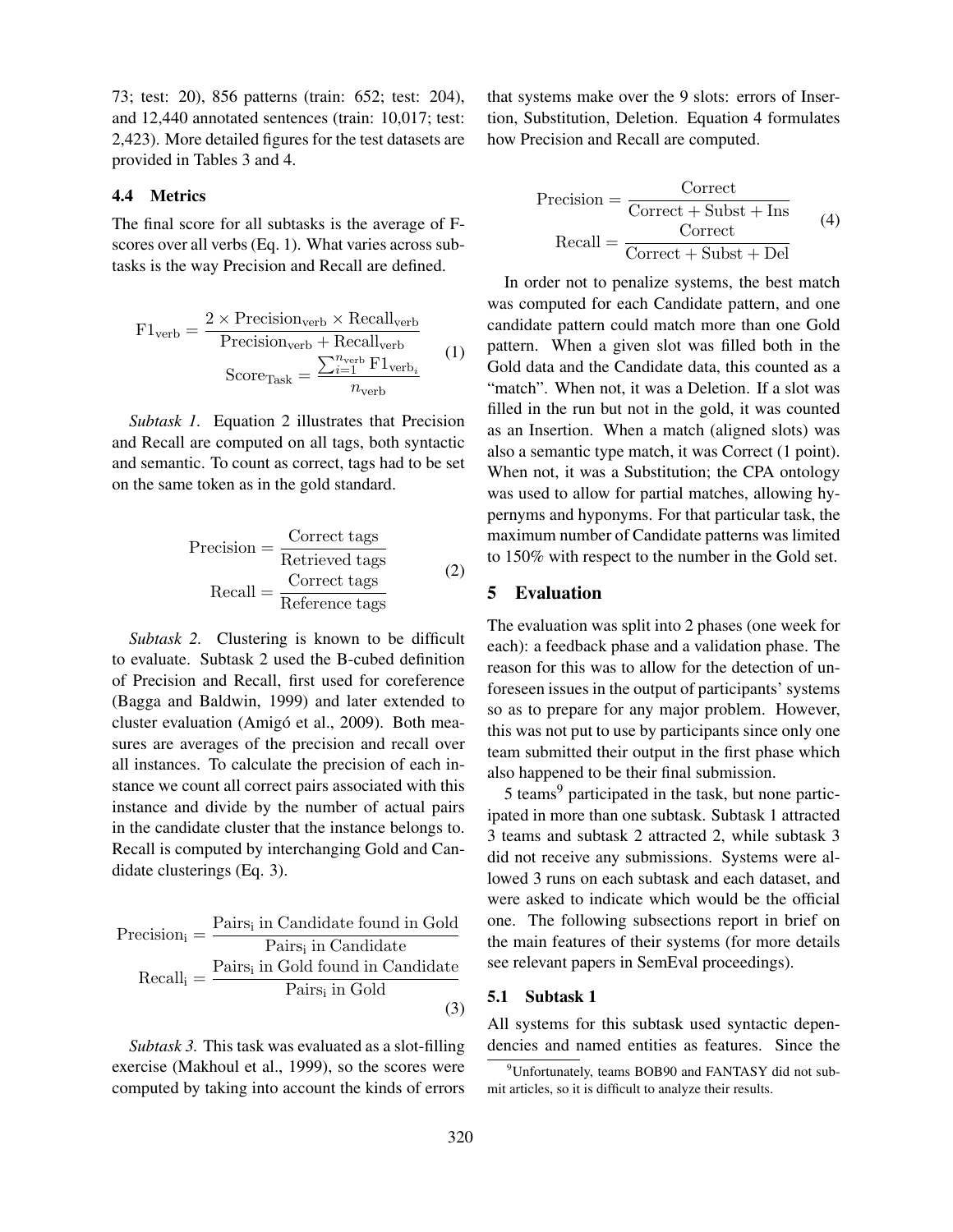| Category                | #Gold | <b>CMILLS</b> | <b>FANTASY</b> | <b>BLCUNLP</b> | baseline |
|-------------------------|-------|---------------|----------------|----------------|----------|
| subj                    | 1,008 | 0.564         | 0.694          | 0.739          | 0.815    |
| obj                     | 777   | 0.659         | 0.792          | 0.777          | 0.783    |
| Human                   | 580   | 0.593         | 0.770          | 0.691          | 0.724    |
| Activity                | 438   | 0.450         | 0.479          | 0.393          | 0.408    |
| acomp                   | 308   | 0.545         | 0.418          | 0.702          | 0.729    |
| LexicalItem             | 303   | 0.668         | 0.830          | 0.771          | 0.811    |
| advprep                 | 289   | 0.621         | 0.517          | 0.736          | 0.845    |
| <b>State Of Affairs</b> | 192   | 0.410         | 0.276          | 0.373          | 0.211    |
| Institution             | 182   | 0.441         | 0.531          | 0.483          | 0.461    |
| Action                  | 115   | 0.421         | 0.594          | 0.526          | 0.506    |

Table 6: Detailed scores for subtask 1 (10 most frequent categories).

| Team           | Score |
|----------------|-------|
| baseline       | 0.624 |
| FANTASY        | 0.589 |
| <b>BLCUNLP</b> | 0.530 |
| CMILLS         | 0.516 |

Table 5: Official scores for subtask 1.

subtask allowed it, some systems used external resources such as Wordnet or larger corpora.

BLCUNLP (Feng et al., 2015) used the Stanford CoreNLP package $10$  to get POS, NE and basic dependency features. These features were used to predict both syntax and semantic information. The method did not involve the use of a statistical classifier.

CMILLS (Mills and Levow, 2015) used three models to solve the task: one for argument detection, and the other two for each layer. Argument detection and syntactic tagging were performed using a MaxEnt supervised classifier, while the last was based on heuristics. CMILLS also reported the use of an external resource, the enTentTen12 (Jakubíček et al., 2013) corpus available in Sketch Engine (Kilgarriff et al., 2014).

FANTASY approached the subtask in a supervised setting to predict first the syntactic tags, and then the semantic tags. The team used features from the MST parser<sup>11</sup>, as well as Stanford CoreNLP for NE, Wordnet<sup>12</sup>, they also applied word embedding

representations to predict the output of each layer.

The baseline system was a rule-based system taking as input the output of the BLLIP parser (Charniak and Johnson, 2005), and mapping heads of relevant dependency relations to the most probable tags from subtask 1 tagset. The semantic tags were only then added to those headwords based on the most frequent semantic category found in the training set.

#### 5.2 Subtask 2

As opposed to subtask 1, systems in subtask 2 used very few semantic and syntactic resources.

BOB90 used a supervised approach to tackle the clustering problem. The main features used were preposition analyses.

DULUTH (Pedersen, 2015) used an unsupervised approach and focused on lexical similarity (both first and second order representations) based on unigrams and bigrams (see SenseClusters $^{13}$ ). The number of clusters was predicted on the basis of the best value for the clustering criterion function. The team also performed some corpus pre-processing, like conversion to lower case and conversion of all numeric values to a string.

The baseline system clusters everything together, so its score depends on the distribution of patterns: the more a pattern covers all instances of the data (majority class), the higher the baseline score.

#### 6 Results

## 6.1 Subtask 1

As previously noted, subtask 1 provided only one dataset, Microcheck. The results on the test set are

<sup>10</sup>http://nlp.stanford.edu/software/ corenlp.shtml

<sup>11</sup>http://www.seas.upenn.edu/˜strctlrn/ MSTParser/MSTParser.html

<sup>12</sup>http://wordnet.princeton.edu/

<sup>13</sup>http://senseclusters.sourceforge.net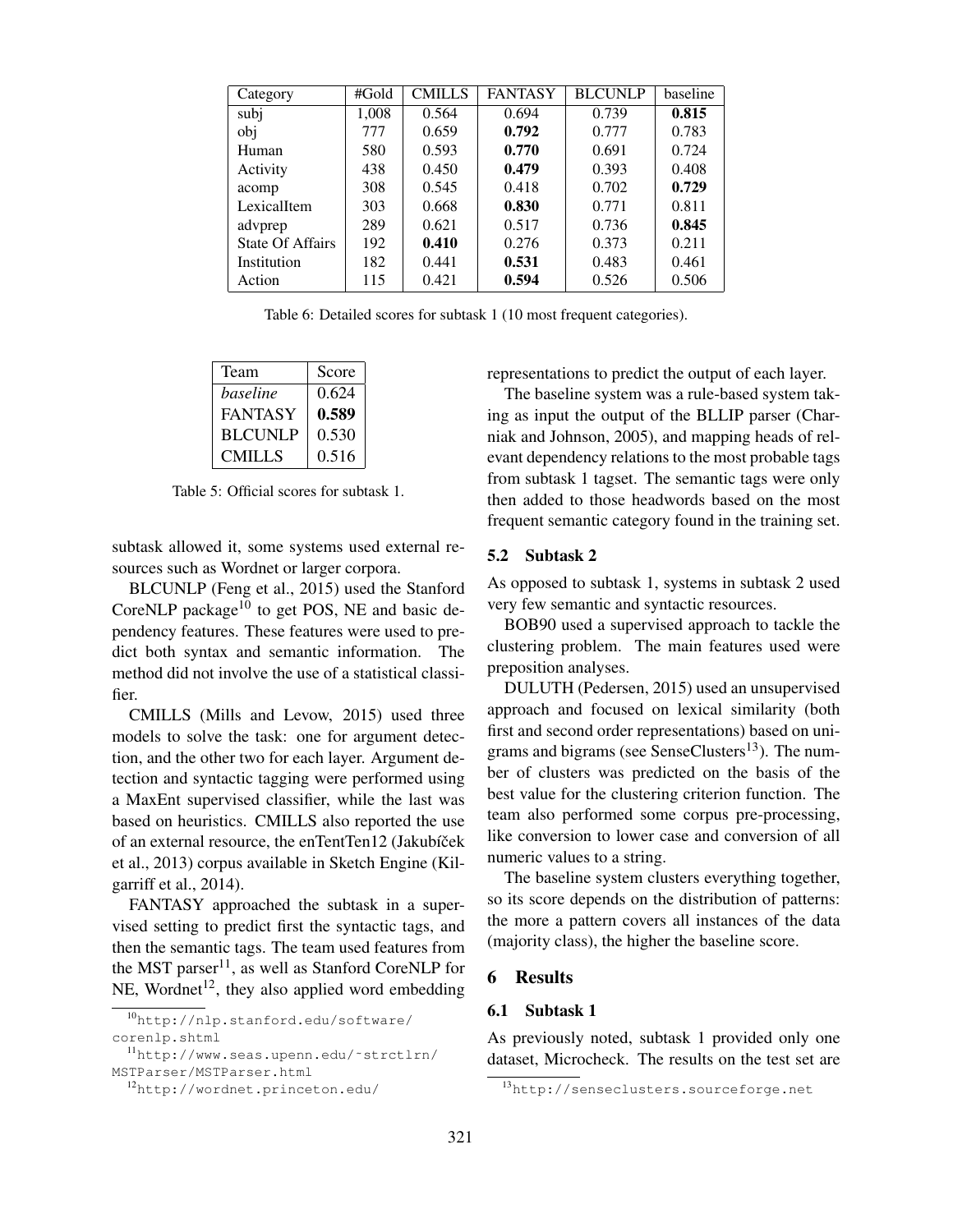described in Table 5: FANTASY is the best system with 0.589 average F1 score, but does not beat the baseline (0.624).

It is worth noting that, on the same set of verbs, BLCUNLP and FANTASY are almost on a par, but since the former did not submit one verb file, the score gap is more significant. FANTASY is a more precise system while BLCUNLP has higher recall.

To get a better picture of the results, Table 6 provides the F-scores for the ten most frequent categories in the test set. We can see that FANTASY has the best semantic model since it gets the highest scores on most semantic categories (except for *State Of Affairs*) and systematically beats the baseline, which assigns a word the most frequent semantic category in the training set. The baseline and BCUNLP however get higher scores on most syntactic relations except on *obj*, where the difference is low. The gap is much more significant on *advprep* and *acomp*, which suggests that FANTASY does not properly handle prepositional complements correctly (and/or causal complements). This could be due to the choice of parser or to model parameters. Overall, it seems that progress can still be made, since systems can benefit from one another.

## 6.2 Subtask 2

Subtask 2 was evaluated on both datasets. BOB90 only submitted one run while DULUTH submitted three. The results are displayed on Table 7. For this task, only BOB90 beat the baseline with a higher amplitude on Microcheck (+0.153) than on Wingspread (+0.071). This high score welcomes a more detailed evaluation of the system, since it would seem that, as also found for subtask 1, prepositions play a substantial role in CPA patterns and semantic similarity.

It can also be observed that overall results are better on Wingspread. This seems to be mainly due to the higher number of verbs with a large majority class in Wingspread (see Table 3), since the baseline system scores 0.72 on Wingspread, and 0.588 on Microcheck. This shows that when the distribution of patterns is highly skewed, the evaluation of systems is difficult, and tends to underrate potentially useful systems.

| Team            | <b>Scores</b> |            |  |  |  |
|-----------------|---------------|------------|--|--|--|
|                 | Microcheck    | Wingspread |  |  |  |
| <b>BOB90</b>    | 0.741         | 0.791      |  |  |  |
| baseline        | 0.588         | 0.720      |  |  |  |
| DULUTH-1 (off)  | 0.525         | 0.604      |  |  |  |
| <b>DULUTH-2</b> | 0.439         | 0.581      |  |  |  |
| DULUTH-3        | 0.439         | 0.615      |  |  |  |

Table 7: Official scores for subtask 2.

## 7 Conclusion

This paper introduces a new SemEval task to explore the use of Natural Language Processing systems for building dictionary entries, in the framework of Corpus Pattern Analysis. Dictionary entry building is split into three subtasks: 1) CPA parsing, where arguments and their syntactic and semantic categories have to be identified, 2) CPA clustering, in which sentences with similar patterns have to be clustered and 3) CPA automatic lexicography where the structure of patterns have to be constructed automatically.

Drawing from the Pattern Dictionary of English Verbs, we have produced a high-quality resource for the advancement of semantic processing: it contains 121 verbs connected to a corpus of 17,000 sentences. This resource will be made freely accessible from the task website for more in depth future research.

Task 15 has attracted 5 participants, 3 on subtask 1 and 2 on subtask 2. Subtask 1 proved to be more difficult for participants than expected, since no system beat the baseline. We however show that the submissions possess interesting features that should be put to use in future experiments on the dataset. Subtask 2's baseline was beaten by one of the participants on a large margin, despite the fact that the baseline is very competitive.

It seems that splitting the task into 3 subtasks has had the benefit of attracting different approaches (supervised and unsupervised) towards the common target of the task, which is to build a dictionary entry. Lexicography is such a complex task that it needs major efforts from the NLP community to support it. We hope that this task will stimulate more research and the development of new approaches to the automatic creation of lexical resources.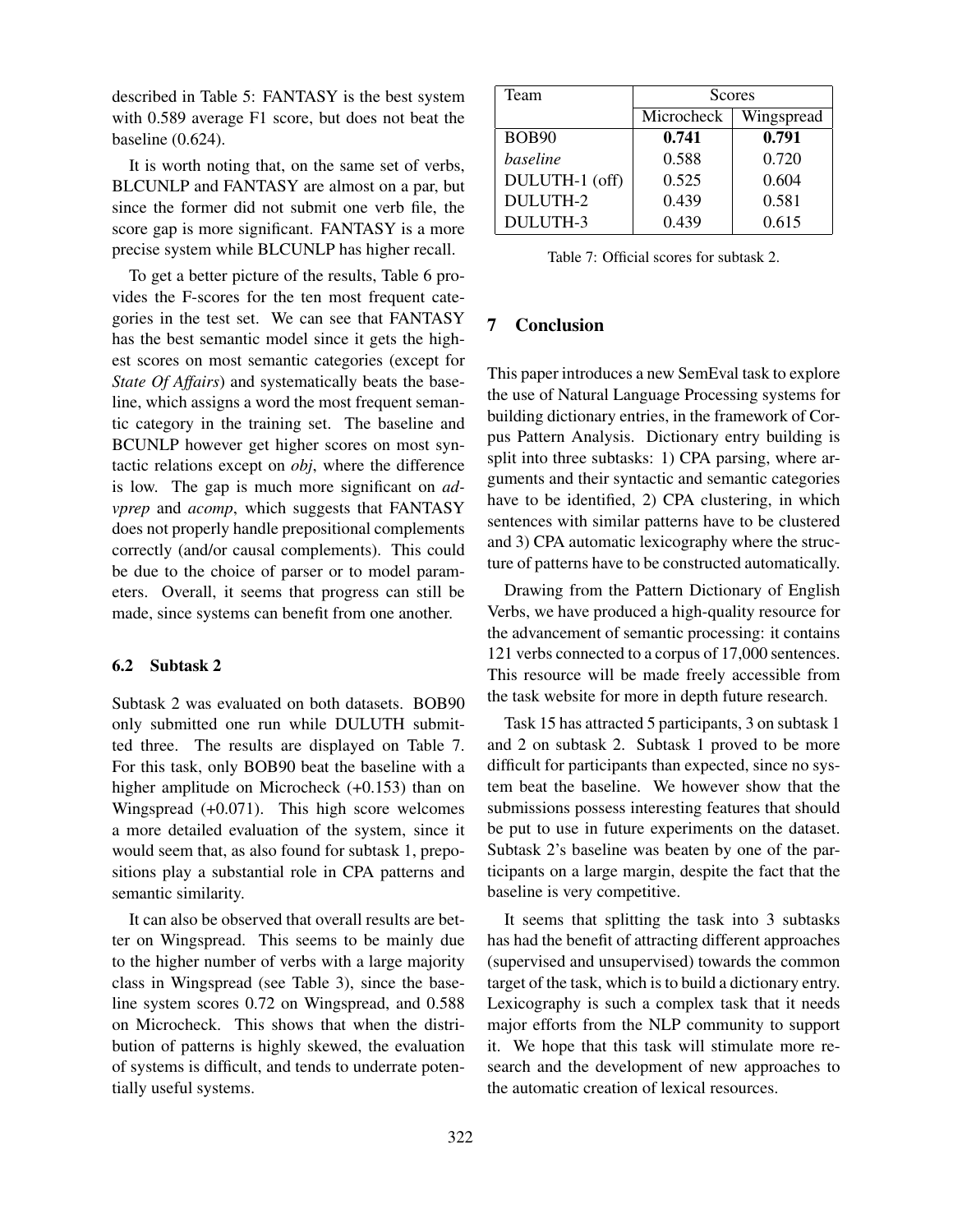## Acknowledgments

We are very grateful for feedback on the task from Ken Litkowski as well as from participants who greatly contributed to the overall quality of the task. We would also like to thank SemEval's organizers for their support. The work was also supported by the UK's AHRC grant [DVC, AH/J005940/1, 2012-2015], by the Ministry of Education of Czech Republic within the LINDAT-Clarin project LM2010013, by the Czech-Norwegian Research Programme within the HaBiT Project 7F14047 and by the Czech Science Foundation grant [GA15- 20031S].

#### **References**

- Enrique Amigo, Julio Gonzalo, Javier Artiles, and Felisa ´ Verdejo. 2009. A Comparison of Extrinsic Clustering Evaluation Metrics Based on Formal Constraints. *Information Retrieval*, 12(4):461–486.
- Amit Bagga and Breck Baldwin. 1999. Cross-document event coreference: Annotations, experiments, and observations. In *Proceedings of the Workshop on Coreference and its Applications*, pages 1–8.
- Collin Baker, Michael Ellsworth, and Katrin Erk. 2007. SemEval-2007 Task 19: Frame Semantic Structure Extraction. In *Proceedings of the Fourth International Workshop on Semantic Evaluations (SemEval-2007)*, pages 99–104, Prague, Czech Republic.
- Jane Bradbury and Ismaïl El Maarouf. 2013. An empirical classification of verbs based on Semantic Types: the case of the 'poison' verbs. In *Proceedings of JSSP2013*, pages 70–74, Trento,Italy.
- Sabine Buchholz and Erwin Marsi. 2006. CoNLL-X shared task on multilingual dependency parsing. In *Proceedings of CoNLL*, New York, USA.
- Xavier Carreras and Lluis Marquez. 2004. Introduction to the CoNLL-2004 shared task: Semantic role labeling. In *Proceedings of CoNLL*, Boston, USA.
- Eugene Charniak and Mark Johnson. 2005. Coarse-tofine n-best parsing and MaxEnt discriminative reranking. In *Proceedings of the 43rd Annual Meeting on Association for Computational Linguistics*, pages 173– 180.
- Silvie Cinková, Martin Holub, and Vincent Kríž. 2012a. Managing Uncertainty in Semantic Tagging. In *Proceedings of 13th Conference of the European Chapter of the Association for Computational Linguistics*, pages 840–850, Avignon, France.
- Silvie Cinková, Martin Holub, and Vincent Kríž. 2012b. Optimizing semantic granularity for NLP - report on

a lexicographic experiment. In *Proceedings of the 15th EURALEX International Congress*, pages 523– 531, Oslo, Norway.

- Silvie Cinková, Martin Holub, Adam Rambousek, and Lenka Smejkalová. 2012c. A database of semantic clusters of verb usages. In *Proceedings of the 8th International Conference on Language Resources and Evaluation (LREC 2012)*, pages 3176–3183, Istanbul, Turkey.
- Jacob Cohen. 1960. A Coefficient of Agreement for Nominal Scales. *Educational and Psychological Measurement*, 20(1):37–46.
- Ismaïl El Maarouf and Vít Baisa. 2013. Automatic classification of semantic patterns from the Pattern Dictionary of English Verbs. In *Proceedings of JSSP2013*, pages 95–99, Trento, Italy.
- Ismaïl El Maarouf, Jane Bradbury, Vít Baisa, and Patrick Hanks. Disambiguating Verbs by Collocation: Corpus Lexicography meets Natural Language Processing. In *Proceedings of LREC*, pages 1001–1006, Reykjavik, Iceland.
- Yukun Feng, Qiao Deng, and Dong Yu. 2015. BL-CUNLP: Corpus Pattern Analysis for Verbs Based on Dependency Chain. In *Proceedings of SemEval 2015*, Denver, USA.
- Daniel Gildea and Daniel Jurafsky. 2002. Automatic Labeling of Semantic Roles. *Computational Linguistics*, 28(3):245–288, September.
- Patrick Hanks and James Pustejovsky. 2005. A Pattern Dictionary for Natural Language Processing. *Revue Franc¸aise de linguistique applique*, 10:2.
- Patrick Hanks. 2012. How people use words to make meanings: Semantic types meet valencies. In A. Boulton and J. Thomas, editors, *Input, Process and Product: Developments in Teaching and Language Corpora*, pages 54–69. Brno.
- Patrick Hanks. 2013. *Lexical Analysis: Norms and Exploitations*. MIT Press, Cambridge, MA.
- Martin Holub, Vincent Kríž, Silvie Cinková, and Eckhard Bick. 2012. Tailored Feature Extraction for Lexical Disambiguation of English Verbs Based on Corpus Pattern Analysis. In *Proceedings of the 24th International Conference on Computational Linguistics (Coling 2012)*, pages 1195–1209, Mumbai, India.
- Miloš Jakubíček, Adam Kilgarriff, Vojtěch Kovář, Pavel Rychlý, and Vít Suchomel. 2013. The TenTen Corpus Family. In *Proceedings of the International Conference on Corpus Linguistics*.
- Daisuke Kawahara, Daniel W Peterson, Octavian Popescu, and Martha Palmer. Inducing Examplebased Semantic Frames from a Massive Amount of Verb Uses. In *Proceedings of the 14th Conference of the European Chapter of the Association for Computational Linguistics*, pages 58–67.